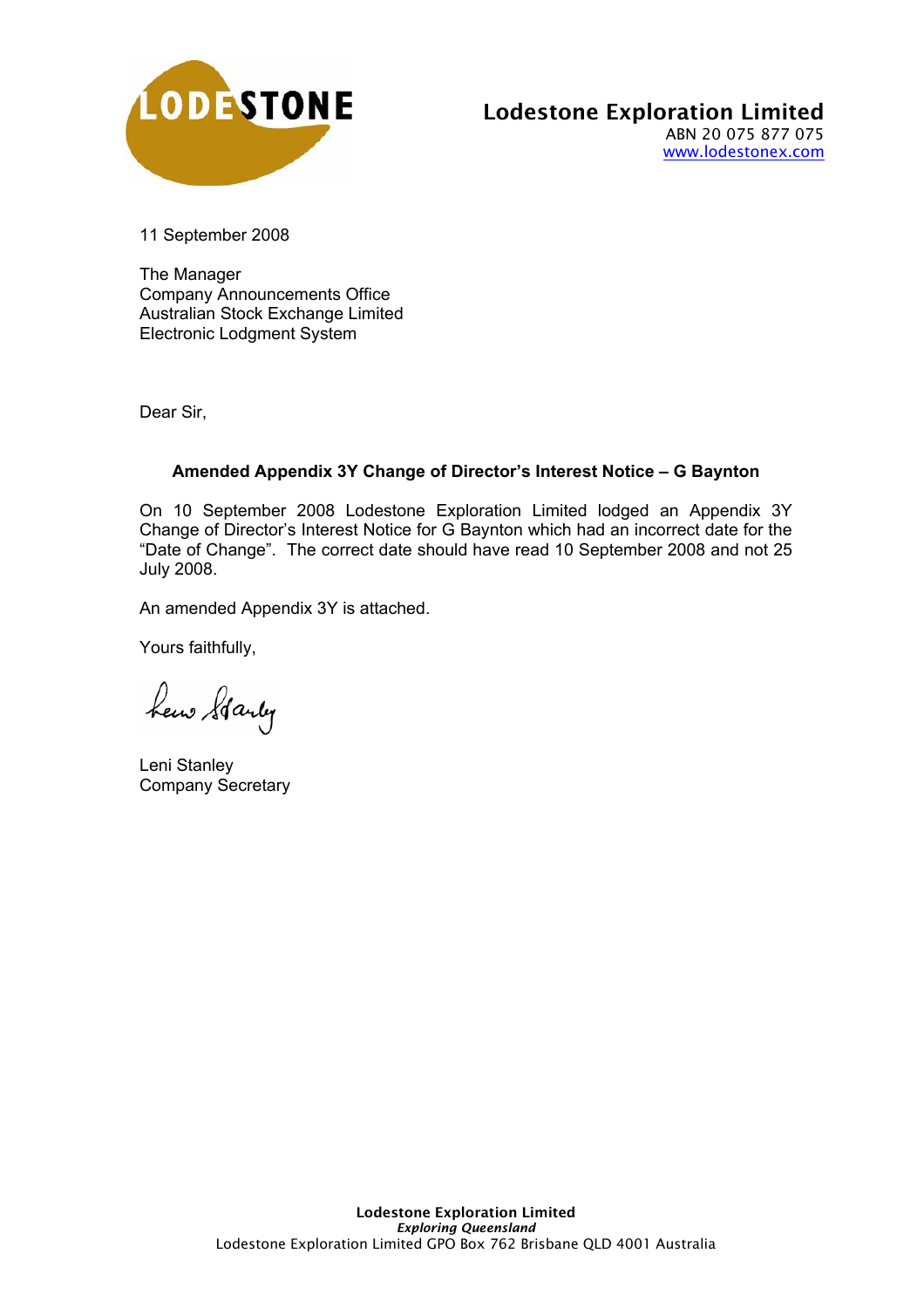# **Appendix 3Y**

*Rule 3.19A.2*

# **Change of Director's Interest Notice**

*Information or documents not available now must be given to ASX as soon as available. Information and documents given to ASX become ASX's property and may be made public.* 

Introduced 30/9/2001.

| Name of entity | <b>LODSTONE EXPLORATION LIMITED</b> |
|----------------|-------------------------------------|
| ABN            | 20 075 877 075                      |

We (the entity) give ASX the following information under listing rule 3.19A.2 and as agent for the director for the purposes of section 205G of the Corporations Act.

| Name of Director    | <b>Gregory A J Baynton</b> |
|---------------------|----------------------------|
| Date of last notice | 25 July 2008               |

#### **Part 1 - Change of director's relevant interests in securities**

In the case of a trust, this includes interests in the trust made available by the responsible entity of the trust

Note: In the case of a company, interests which come within paragraph (i) of the definition of "notifiable interest of a director" should be disclosed in this part.

| Direct or indirect interest                                                                                          | Indirect                                                                        |
|----------------------------------------------------------------------------------------------------------------------|---------------------------------------------------------------------------------|
| <b>Nature of indirect interest</b>                                                                                   | G Baynton is a Director of Allegro Capital                                      |
| (including registered holder)<br>Note: Provide details of the circumstances giving rise to the relevant<br>interest. | Nominees Pty Ltd, the registered holder.                                        |
| Date of change                                                                                                       | 10 September 2008                                                               |
| No. of securities held prior to change                                                                               | Indirect $-1,525,769$ Ordinary shares                                           |
| <b>Class</b>                                                                                                         | Unlisted Options exercisable at 7 cents each<br>expiring $10/9/2010$            |
| Number acquired                                                                                                      | 2,000,000                                                                       |
| <b>Number disposed</b>                                                                                               | Nil                                                                             |
| Value/Consideration<br>Note: If consideration is non-cash, provide details and estimated<br>valuation                | Nil                                                                             |
| No. of securities held after change                                                                                  | Indirect $-1,525,769$ Ordinary shares<br>Indirect $-2,000,000$ Unlisted Options |

<sup>+</sup> See chapter 19 for defined terms.